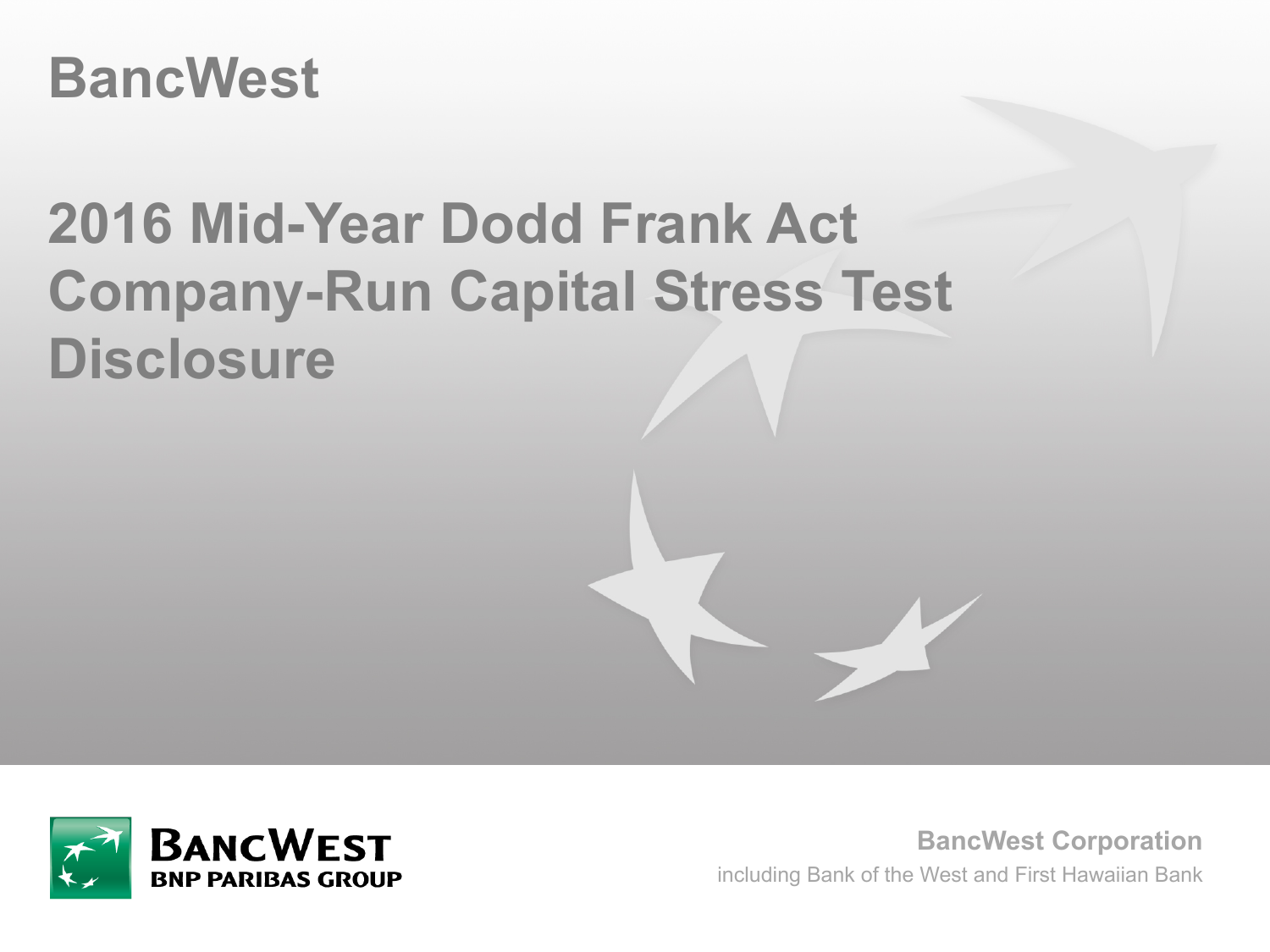## **BancWest Overview**

Incorporated in this disclosure are the mid-year stress test results of BancWest Corporation and its two subsidiary banks. **BancWest Corporation**

• Effective July 1, 2016, BancWest Corporation, became the new holding company for Bank of the West, under BancWest Holding Inc., and First Hawaiian Bank, under First Hawaiian, Inc. The new BancWest Corporation is a subsidiary of BNP Paribas USA, Inc., the U.S. Intermediate Holding Company for BNP Paribas. As of June 30, 2016, BancWest had proforma assets of \$99.6 BN.

#### **Subsidiary Banks**

- **•** Bank of the West (BOW) is a regional financial services company chartered in California and headquartered in San Francisco. It has more than 600 branch and office locations in 23 states, including representative offices in Chicago, Dallas and Atlanta and a branch in New York. Bank of the West has more than 2.9 million personal banking, commercial and wealth management customers.
- **•** First Hawaiian Bank (FHB**)** is headquartered in Honolulu and is Hawaii's oldest and largest financial institution. It holds a 36.5% deposit market share in Hawaii with 57 branches throughout Hawaii, three in Guam and two in Saipan.

#### **BNP Paribas (BNPP)**

• BNPP is a leading bank in the Eurozone with a strong global presence. It is active in 75 countries with approximately 190,000 global employees. BNPP maintains leading businesses in Europe, a significant presence in the United States and strong positions in Asia and emerging markets in retail banking, corporate institutional banking and wealth management.

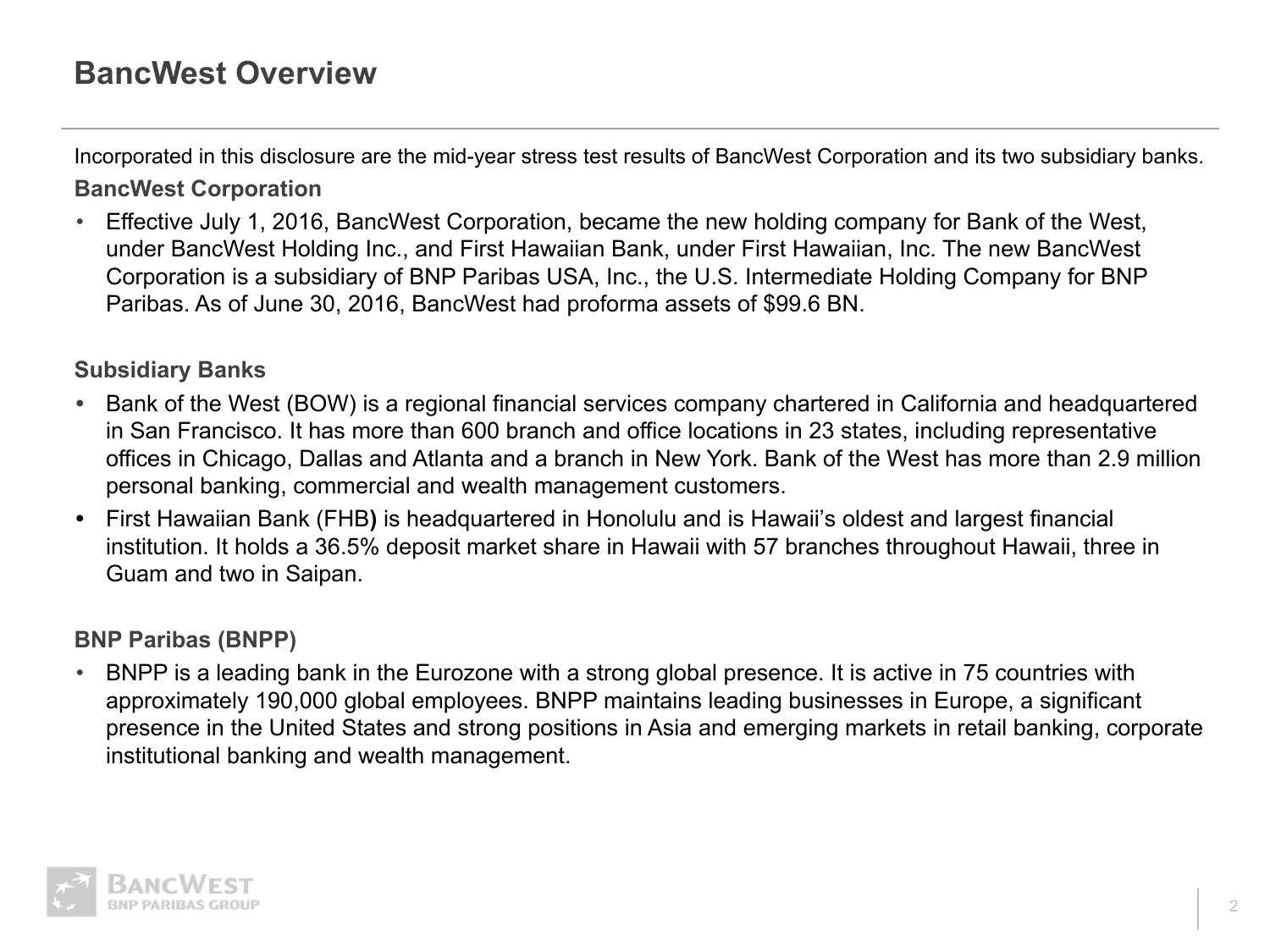## **BancWest Company-Run Stress Test Results and Process**

The Federal Reserve and the Federal Deposit Insurance Corporation conduct tests every year to ensure that banks have enough capital to maintain continued safe and sound operations in a severe economic downturn.

BancWest is subject to the Comprehensive Capital Analysis and Review (CCAR) and Dodd-Frank Act Stress Test (DFAST) requirements under the Federal Reserve's (FRB) capital planning rules and the Dodd-Frank Wall Street Reform and Consumer Protection Act.

This report shows the results of BancWest's Mid-Year DFAST stress-test results under the hypothetical internal stress scenario for BancWest.

BancWest projects capital and financial results over a nine-quarter forecast horizon, starting July 1, 2016. The projection is not a forecast of economic conditions or financial results, but rather a hypothetical scenario designed by the BHC to help assess the strength and resilience of financial institutions in the event of a severe economic downturn.

#### **Disclosure requirements include:**

- Description of risks included and methodologies used in stress testing
- Aggregate cumulative financial estimates of major income statement categories
- Cumulative dollar loss and loss rates by portfolio
- Explanation of the most significant causes for changes in capital ratios
- Beginning, ending and minimum values of capital ratios

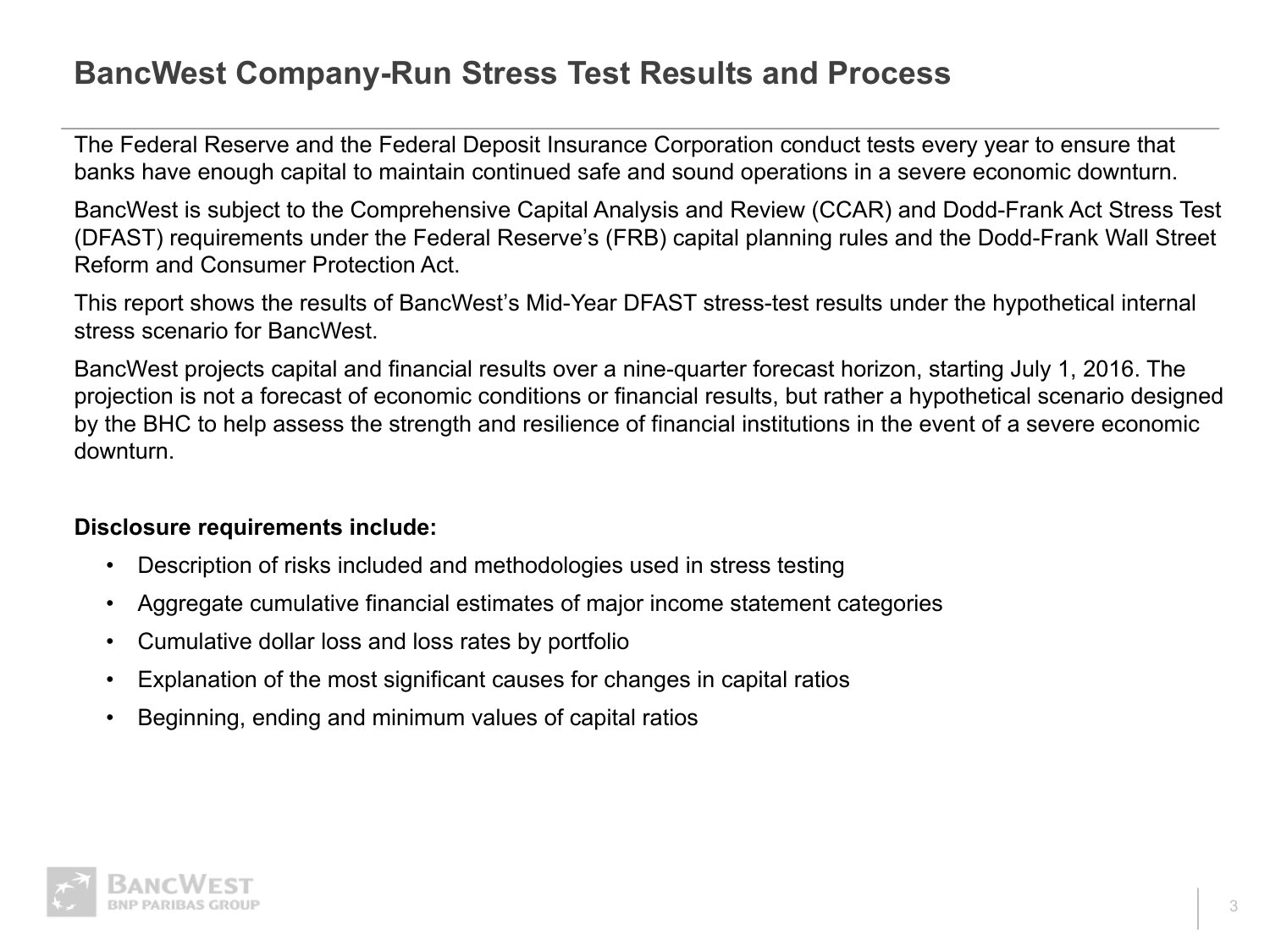### **Stress Test Scenarios**

#### **Stress Test Scenarios:**

For the mid-year BHCs are required to run at least three economic scenarios which include internal base, adverse and severely adverse scenarios to make sure that BancWest and the subsidiary banks have sufficient regulatory capital to continue lending and serving their customers during an economic downturn. Capital being an important measure of a bank's strength; it is a bank's cushion against various types of unexpected losses and protects depositors' money.

BancWest's severely adverse scenario assumes a major global economic downturn that begins in Asia and spreads to the U.S.The scenario is characterized by a financial crisis in China with high corporate debt levels and overcapacity and imbalances in many Chinese industries. This includes rising corporate defaults and rising credit losses for Chinese banks and corporate bond investors.

#### **BHC Severely Adverse Scenario**

- Severe U.S. recession with peak-to-trough GDP contraction of 6.75% over a six quarter period
- Unemployment rate increases by 550 bps to peak at 10.5%
- Equity prices fall approximately 60% in five quarters, accompanied by a surge in market volatility
- Residential and commercial real estate property prices experience considerable declines, with the former declining by 30% peak-to-trough and the latter falling by 41%
- Business confidence and investment collapses as deflation takes hold. Consumer price drop over five quarters as oil prices drop to \$25 per barrel
- Corporate credit spreads widen substantially and short-term liquidity dries up pushing 3 Month LIBOR spreads up by 200 bps

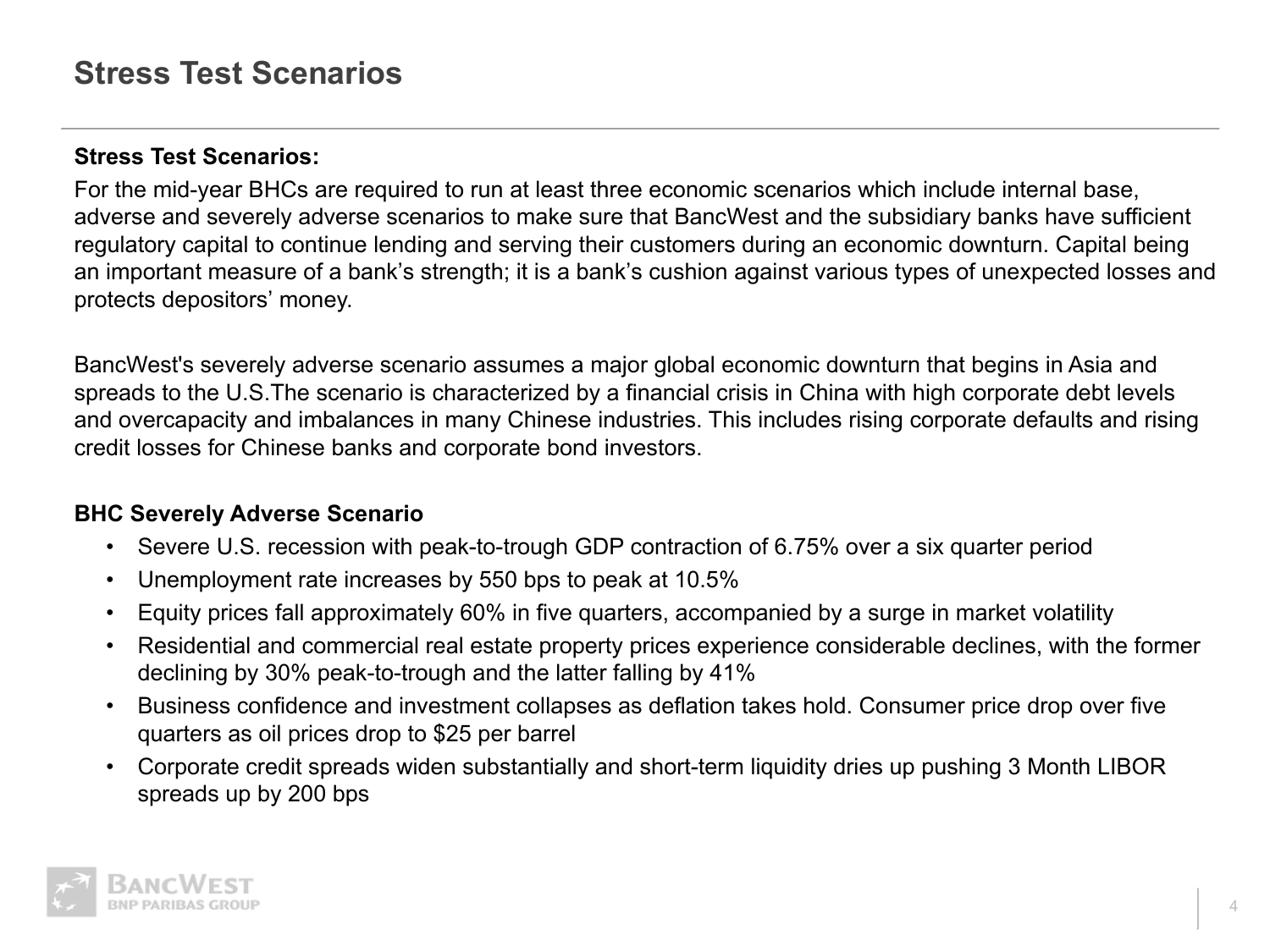| <b>CREDIT</b>                          | Risk that borrower or counterparty will fail to meet the terms of an obligation in accordance<br>with agreed terms.                                                                                                                                                                                                                                                                                                 |
|----------------------------------------|---------------------------------------------------------------------------------------------------------------------------------------------------------------------------------------------------------------------------------------------------------------------------------------------------------------------------------------------------------------------------------------------------------------------|
| <b>OPERATIONAL</b>                     | Risk of loss resulting from inadequate or failed internal processes, people and systems or<br>from external events. It includes regulatory, compliance, technology and legal risk, but<br>excludes strategic and reputation risk.                                                                                                                                                                                   |
| <b>MARKET/</b><br><b>INTEREST RATE</b> | Risk resulting from adverse movement in market rates or prices, such as interest rates,<br>foreign exchange rates or equity prices.                                                                                                                                                                                                                                                                                 |
| <b>LIQUIDITY</b>                       | Risk of the BHC's inability to meet its obligations as they come due because of inability to<br>liquidate assets or obtain adequate funding or because it cannot easily unwind or offset<br>specific exposures without significant compromise to pricing.                                                                                                                                                           |
| <b>OTHER RISKS</b>                     | • Business/Strategic Risk is the risk that arises from adverse business decisions or<br>business plans.<br>• Reputational Risk is related to the confidence placed on the BHC by its customers,<br>clients, providers, counterparts, shareholders and regulators.<br>• Model Risk is the risk resulting from the use of models that fail to perform the tasks or<br>capture the risks for which they were designed. |

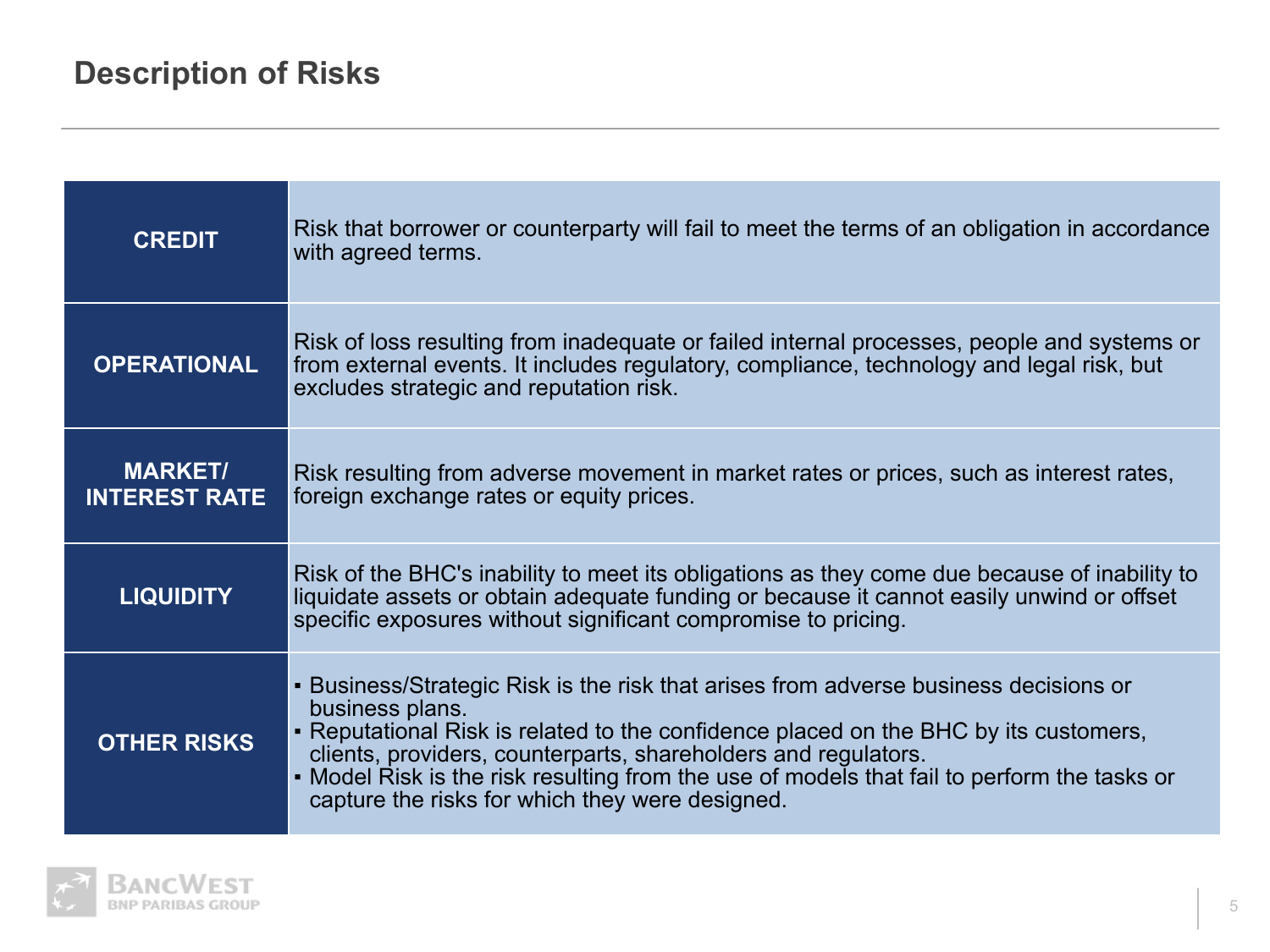## **Summary of Capital and Risk Components Captured in DFAST Projections**

|                                                   | <b>Capital Components</b>                                                                                                                                                                                   | <b>Key Risks Captured</b>                                                                                                                                                                  |
|---------------------------------------------------|-------------------------------------------------------------------------------------------------------------------------------------------------------------------------------------------------------------|--------------------------------------------------------------------------------------------------------------------------------------------------------------------------------------------|
| <b>Pre-Provision Net</b><br><b>Revenue (PPNR)</b> | Projections based on macroeconomic factors<br>$\blacksquare$<br>Major assumptions for growth and runoff are<br>reviewed with lines of business                                                              | • Business<br>Interest rate and Liquidity<br>$\mathbf{H}^{\prime}$<br>• Operational<br>• Prepayment and other optionality                                                                  |
| <b>Other Income</b><br><b>Related Items</b>       | Net realized gains and losses on sales of<br>securities and other-than-temporary impairment<br>(OTTI)                                                                                                       | • Credit<br>Interest rate<br>$\blacksquare$<br><b>Market valuation</b>                                                                                                                     |
| <b>Provisions for</b><br><b>Credit Losses</b>     | Projections of expected losses, allowance for<br>loan and lease losses, non-performing assets<br>Function of underlying commercial and<br>consumer loan characteristics as well as<br>macroeconomic factors | • Credit: Changes in probability of default<br>or loss given default (loss severity)<br>Changes in reserve levels<br>$\blacksquare$<br>Changes in commitment utilization<br>$\blacksquare$ |
| <b>Capital Ratios and</b><br><b>Projections</b>   | Risk-weighted asset computation with<br>$\blacksquare$<br>correlation to historical Call Report trends                                                                                                      | Capital adequacy process including<br>governance and challenge<br>Internal controls, data quality, process<br>maturity and model risk                                                      |

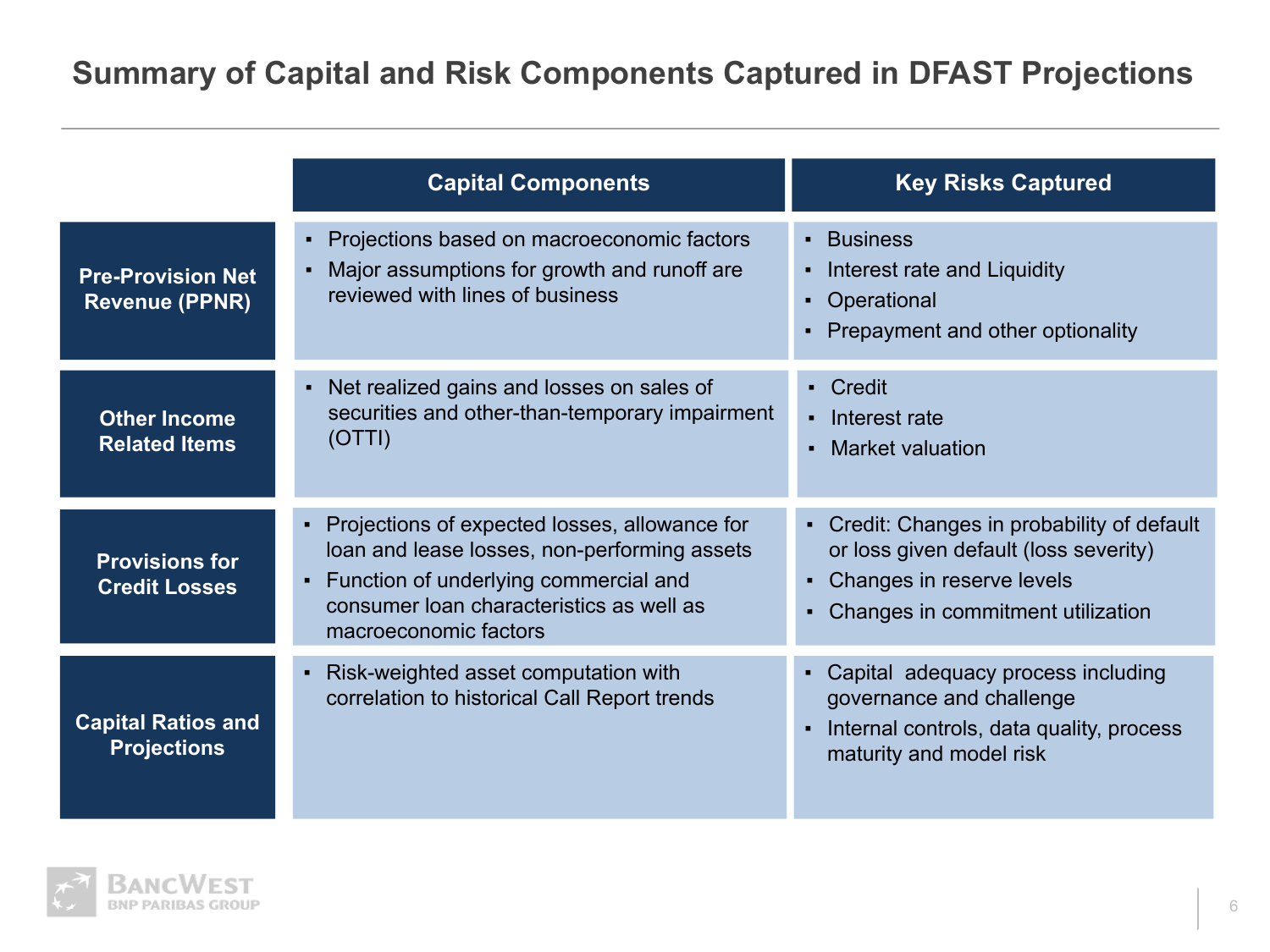## **PPNR Risks and Methodologies**

BHC Severely Adverse Scenario Nine-Quarter Cumulative PPNR \$1.0 billion (July 1, 2016 – September 30, 2018)

| <b>Scope</b>                                                      | • Net interest income<br>Noninterest income and other fee-related revenues excluding realized gains and losses on investment<br>securities<br>Noninterest expense includes losses associated with operational risk<br>п.                                                                                                                                                                                                                                                                                                                                   |
|-------------------------------------------------------------------|------------------------------------------------------------------------------------------------------------------------------------------------------------------------------------------------------------------------------------------------------------------------------------------------------------------------------------------------------------------------------------------------------------------------------------------------------------------------------------------------------------------------------------------------------------|
| <b>Approach</b>                                                   | Net interest income components are based upon product level forecast for interest-earning assets and<br>interest-bearing liabilities by scenario<br>Loan yields and portfolio balances include assumptions for new business volumes, prepayments and<br>runoff<br>- Available funding includes wholesale funds and advances from the Federal Home Loan Bank<br>Fee revenues are tied to certain balance sheet forecasts and bank initiatives<br>Major components of noninterest expense are based upon economic scenarios and management's<br>expectations |
| <b>Types of Risks</b><br><b>Identified and</b><br><b>Captured</b> | <b>Business</b><br>Interest rate and liquidity<br>п.<br>Operational<br>$\mathbf{E} = \mathbf{0}$<br>• Prepayment and optionality                                                                                                                                                                                                                                                                                                                                                                                                                           |
| <b>Methodologies</b>                                              | - Statistical models are used for major line item forecasts that link macroeconomic variables<br>Net interest income output includes scheduled principal and projected prepayments based on balance<br>sheet forecast by scenario<br>Operational losses are based on historical experience and scenario analysis                                                                                                                                                                                                                                           |

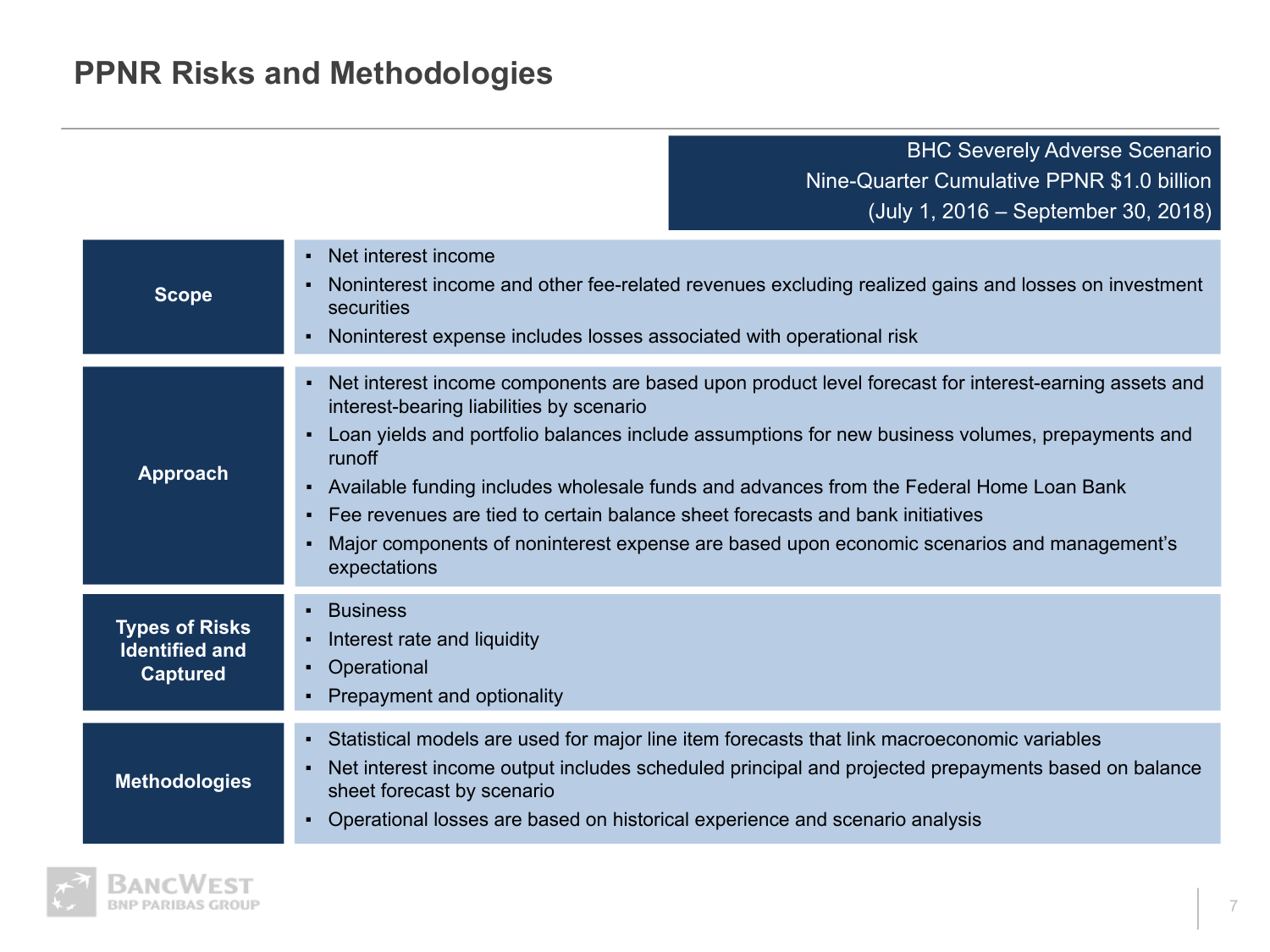## **Provision for Credit Losses Risks and Methodologies**

|                                                                   | <b>BHC Severely Adverse Scenario</b><br>Nine-Quarter Cumulative Provision for Credit Losses \$3.6 billion<br>(July 1, 2016 – September 30, 2018)                                                                                                                                                                                                                                                                                                                                                                                                                                                                                                                                                                                                                                                                   |  |  |
|-------------------------------------------------------------------|--------------------------------------------------------------------------------------------------------------------------------------------------------------------------------------------------------------------------------------------------------------------------------------------------------------------------------------------------------------------------------------------------------------------------------------------------------------------------------------------------------------------------------------------------------------------------------------------------------------------------------------------------------------------------------------------------------------------------------------------------------------------------------------------------------------------|--|--|
| <b>Scope</b>                                                      | Represents credit-related loss retained in BancWest's loan and leases portfolios and related<br>commitments through the planning horizon                                                                                                                                                                                                                                                                                                                                                                                                                                                                                                                                                                                                                                                                           |  |  |
| <b>Approach</b>                                                   | Expected losses (EL) are based on the composition and characteristics of loans and lines in the BHC's<br>portfolio.<br>- Credit quality is modeled using a loan-level EL-approach by projecting and combining Probability of<br>Default (PD), Loss Given Default (LGD) and Exposure at Default (EAD) for each outstanding exposure.<br>Commercial loans and lines are assessed based upon the BHC's internal credit risk ratings,<br>estimated values of collateral, utilization rate, and other product-specific characteristics.<br>Consumer loans are assessed for credit quality based upon delinguency status, FICO score, loan-<br>to-value deterioration, and a few other product-specific characteristics.<br>Credit loss models also use a set of portfolio-specific macroeconomic drivers as predictors. |  |  |
| <b>Types of Risks</b><br><b>Identified and</b><br><b>Captured</b> | Credit risks, which are impacted by:<br>Loss severity<br>Changes in reserves<br>Evolution and current state of BancWest's internal<br>Collateral type and collateral valuation<br>risk grade for commercial exposures<br>Obligor/product-specific characteristics<br>• Consumer loan delinquency status (current,<br>Changes in commitment utilization<br>delinquent, default)                                                                                                                                                                                                                                                                                                                                                                                                                                     |  |  |
| <b>Methodologies</b>                                              | - Statistical analyses that consider the idiosyncratic characteristics of BancWest's portfolio<br>Reflects stress reserve levels estimated in accordance with accounting standards, regulatory guidance<br>and BancWest's internal accounting policies<br>Losses are computed at the loan-level based upon BHC specific characteristics such as credit quality,<br>geography, product mix and collateral requirements, and then aggregated                                                                                                                                                                                                                                                                                                                                                                         |  |  |

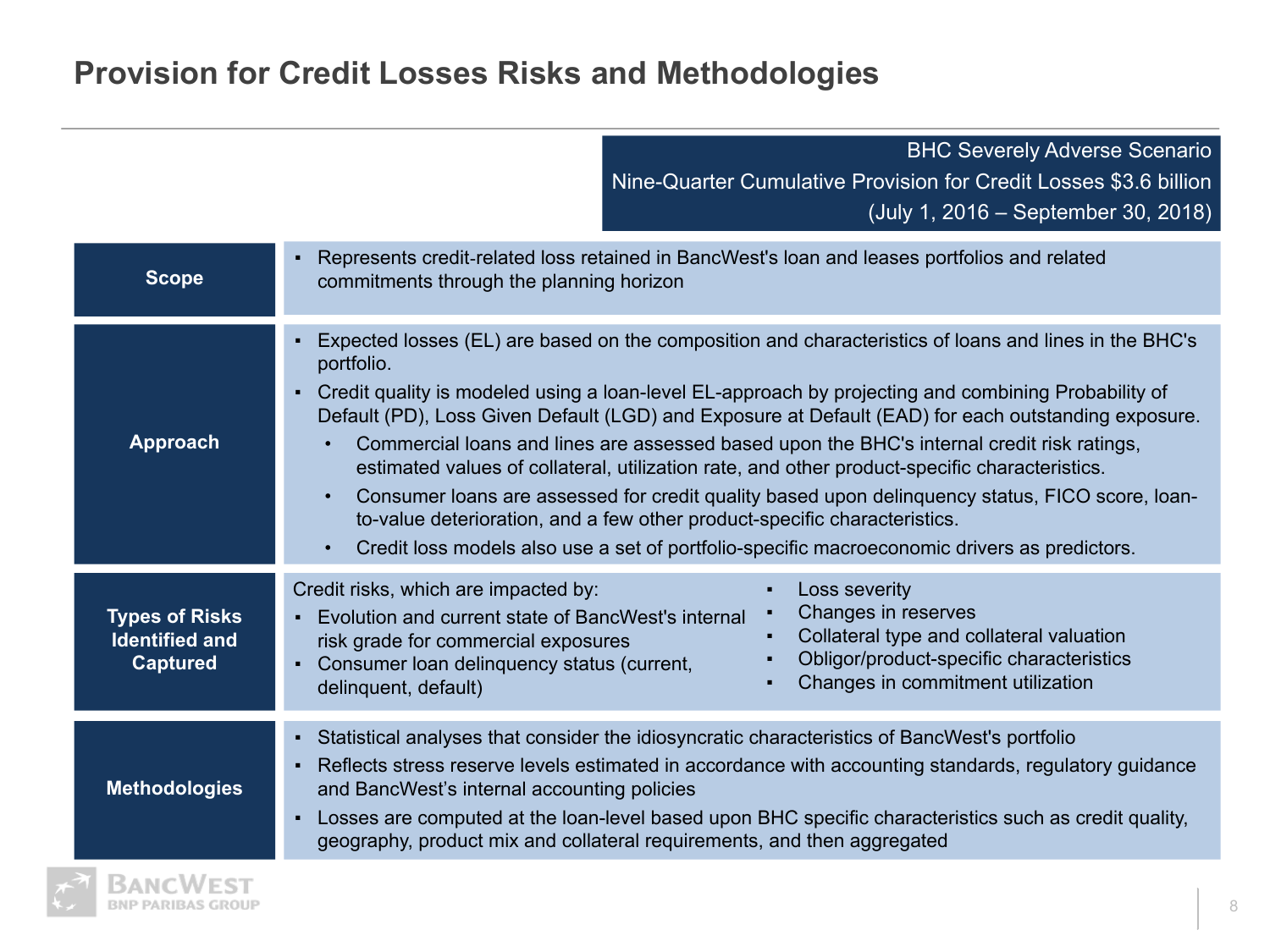## **Capital Ratios and Projections Risks and Methodologies**

BHC Severely Adverse Scenario Ending Projection Period Tier 1 Capital \$8.0 billion (September 30, 2018)

| <b>Scope</b>                                                      | • Common Equity Tier 1 (CET 1), Tier 1 Capital, Total Risk Based Capital and Tier 1 Leverage<br>Ratios are computed on a quarterly basis<br>• Granular forecast of risk-weighted assets                                                                                                                                                                                                                                                                                                             |
|-------------------------------------------------------------------|-----------------------------------------------------------------------------------------------------------------------------------------------------------------------------------------------------------------------------------------------------------------------------------------------------------------------------------------------------------------------------------------------------------------------------------------------------------------------------------------------------|
| <b>Approach</b>                                                   | • Full projection of balance sheet and income statement for each scenario<br>• Based upon Standardized Approach for Revised Regulatory Capital Guidelines (Basel III)<br>Standardized) with opt-out of including impact of Accumulated Other Comprehensive Income<br>(AOCI) in capital<br>• On and off-balance sheet exposures were risk-weighted taking into account the prepayment,<br>new volume and other outputs from the modeling process<br>• Robust internal controls and governance review |
|                                                                   |                                                                                                                                                                                                                                                                                                                                                                                                                                                                                                     |
| <b>Types of Risks</b><br><b>Identified and</b><br><b>Captured</b> | • Covers all material risks identified throughout the enterprise, which were subject to<br>governance that includes challenge from business units, executive management and the<br><b>Board</b><br>Model risk, data limitations and process maturity covered in capital buffer and based on<br>material risk assessment<br>• Internal controls framework overseeing all elements of Capital Planning Process                                                                                        |
|                                                                   |                                                                                                                                                                                                                                                                                                                                                                                                                                                                                                     |
| <b>Methodologies</b>                                              | • Accumulation of all of the BHC's modeling processes for the forecast of the balance sheet,<br>PPNR, losses and other elements                                                                                                                                                                                                                                                                                                                                                                     |

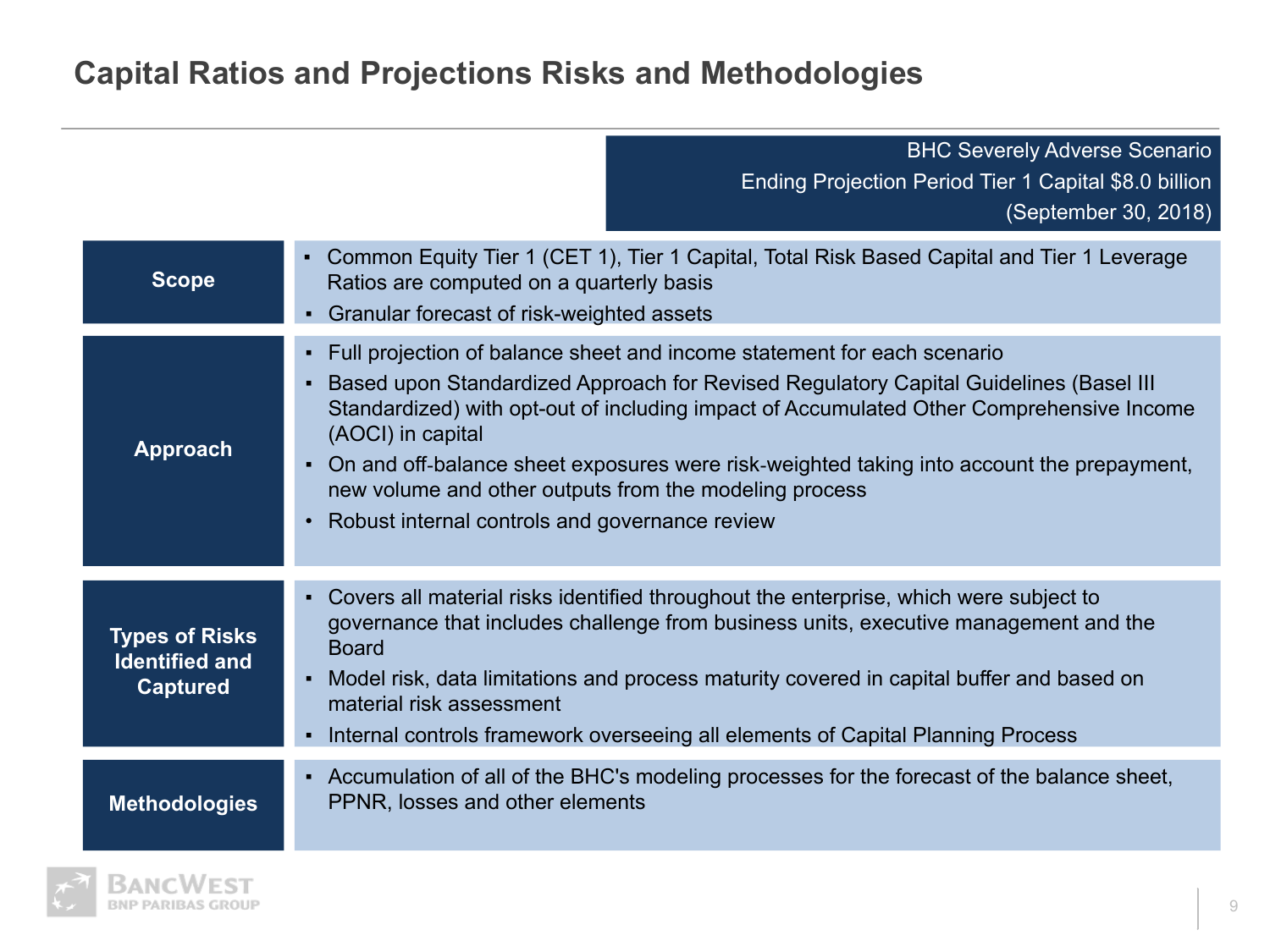## **BHC Severely Adverse Scenario Results (1 of 2)**

| Projected Loan Losses by Type of Loans for Q3 2016 through Q3 2018 under the BHC Severely Adverse Scenario |                         |                        |  |
|------------------------------------------------------------------------------------------------------------|-------------------------|------------------------|--|
|                                                                                                            |                         | <b>BANCWEST</b>        |  |
| <b>Loan losses</b><br>$($ in Billions)$                                                                    | <b>9-Quarter losses</b> | Loss rate <sup>1</sup> |  |
|                                                                                                            | 2.73                    | 4.1%                   |  |
| First Lien Mortgages, Domestic                                                                             | 0.11                    | 1.2%                   |  |
| Junior Liens and HELOCs, Domestic<br>0.11                                                                  |                         | 2.5%                   |  |
| Commercial and Industrial<br>0.95                                                                          |                         | 6.0%                   |  |
| Commercial Real Estate, Domestic                                                                           | 0.63                    | 3.8%                   |  |
| <b>Credit Cards</b><br>0.10                                                                                |                         | 23.9%                  |  |
| Other Consumer                                                                                             | 0.60                    | 4.0%                   |  |
| Other Loans <sup>2</sup><br>0.23                                                                           |                         | 4.0%                   |  |
| Cumulative P&L Metrics (Q3 2016 through Q3 2018)                                                           |                         |                        |  |
| (\$ in Billions)                                                                                           |                         | <b>BANCWEST</b>        |  |
| <b>Pre-Provision Net Revenue</b>                                                                           |                         | 1.0                    |  |
| Other Revenues <sup>3</sup>                                                                                |                         | 0.0                    |  |
| Provision for Loan and Lease Losses                                                                        |                         | (3.6)                  |  |
| Net Income (Loss) Before Taxes <sup>4</sup>                                                                |                         | (2.6)                  |  |

Note: Totals may not sum due to rounding

 $1$  Loss rates are calculated by summing the nine quarters of losses and dividing by the nine-quarter average balance for a given loan portfolio. Average loan balances used to calculate portfolio loss rates exclude loans held for sale and loans held for investment under the fair-value option.

 $^{2}$  Other Loans include primarily Loans Secured by Farmland and some International Real Estate Loans.

 $3$  Other Revenues include net realized gains and losses on securities

<sup>4</sup>Excludes impact from taxes and minority interests

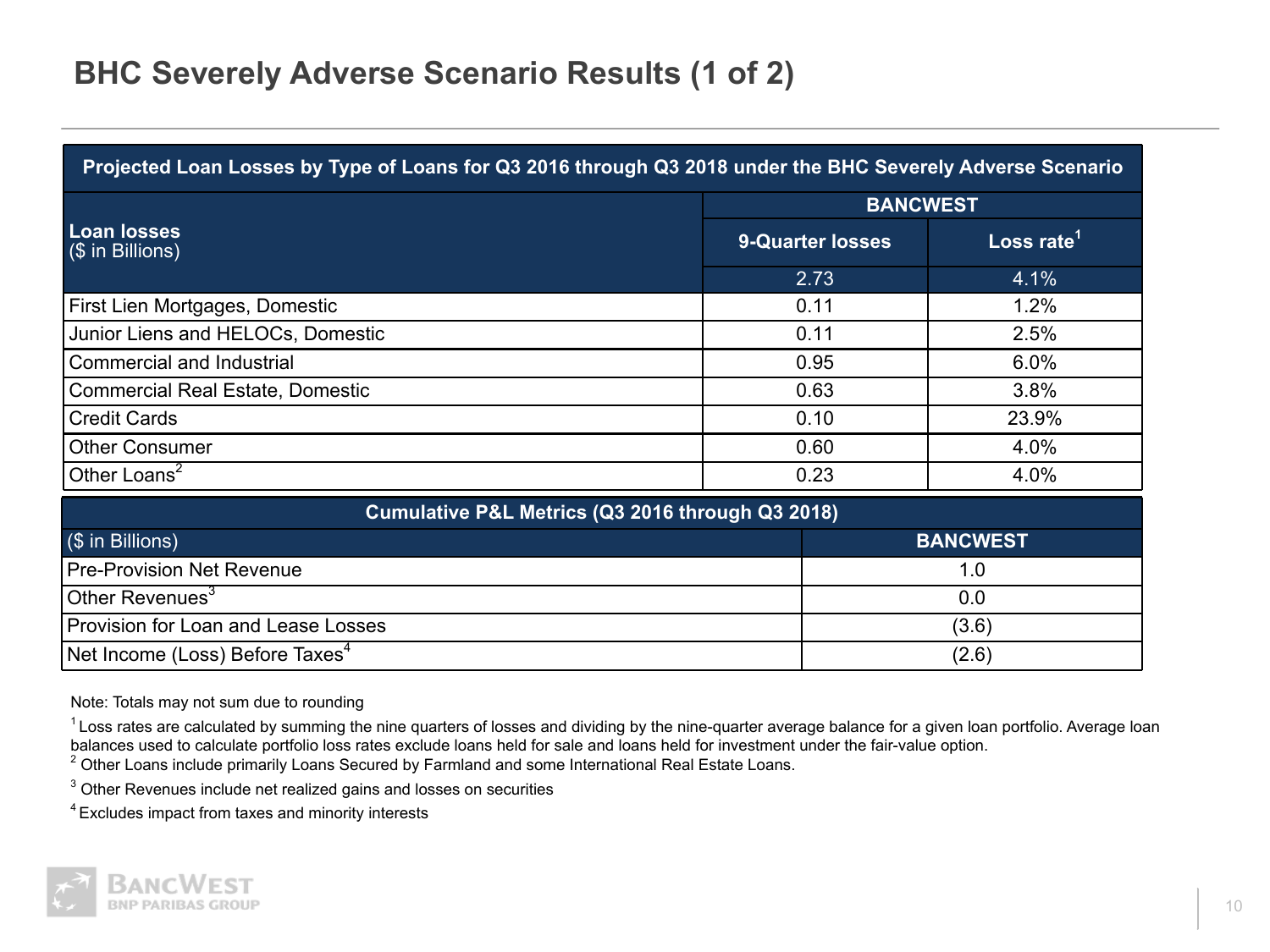## **BHC Severely Adverse Scenario Results (2 of 2)**

|                                       | <b>BANCWEST Basel III Capital Ratios</b> |                                |                                                   |                                       |
|---------------------------------------|------------------------------------------|--------------------------------|---------------------------------------------------|---------------------------------------|
|                                       | <b>Actual</b>                            | <b>Stressed Capital Ratios</b> |                                                   |                                       |
| <b>Capital Ratios</b> <sup>5</sup>    | 2Q 2016                                  | 3Q 2018                        | <b>Lowest</b><br>(over the projection<br>horizon) | <b>Regulatory Minimum<sup>6</sup></b> |
| <b>BANCWEST</b>                       |                                          |                                |                                                   |                                       |
| CET 1 Ratio                           | 12.6%                                    | 10.5%                          | 10.5%                                             | 4.5%                                  |
| <b>Tier 1 Capital Ratio</b>           | 12.6%                                    | 10.8%                          | 10.8%                                             | 6.0%                                  |
| <b>Total Risk-Based Capital Ratio</b> | 14.8%                                    | 13.2%                          | 13.2%                                             | 8.0%                                  |
| Tier 1 Leverage Ratio                 | 10.6%                                    | 8.9%                           | 8.9%                                              | 4.0%                                  |
| <b>BOW</b>                            |                                          |                                |                                                   |                                       |
| CET 1 Ratio                           | 12.7%                                    | 9.0%                           | 9.0%                                              | 4.5%                                  |
| Tier 1 Capital Ratio                  | 12.8%                                    | 9.1%                           | 9.1%                                              | 6.0%                                  |
| <b>Total Risk-Based Capital Ratio</b> | 13.7%                                    | 10.3%                          | 10.3%                                             | 8.0%                                  |
| Tier 1 Leverage Ratio                 | 11.3%                                    | 7.9%                           | 7.9%                                              | 4.0%                                  |
| <b>FHB</b>                            |                                          |                                |                                                   |                                       |
| CET 1 Ratio                           | 12.3%                                    | 11.7%                          | 11.7%                                             | 4.5%                                  |
| <b>Tier 1 Capital Ratio</b>           | 12.3%                                    | 11.7%                          | 11.7%                                             | 6.0%                                  |
| <b>Total Risk-Based Capital Ratio</b> | 13.4%                                    | 12.9%                          | 12.9%                                             | 8.0%                                  |
| Tier 1 Leverage Ratio                 | 8.2%                                     | 7.6%                           | 7.6%                                              | 4.0%                                  |

| RWA (\$'s in Billions) <sup>7</sup> | <b>Actual RWA</b><br>2Q 2016 | <b>RWA Projection</b><br>3Q 2018 |
|-------------------------------------|------------------------------|----------------------------------|
| <b>BWE</b>                          | 76.1                         | 74.3                             |
| <b>BOW</b>                          | 63.8                         | 61 1                             |
| <b>FHB</b>                          | 12.1                         | 1つ フ                             |



<sup>5</sup>Capital Ratios include capital actions, including any capital distributions from the IDIs to the BHC

 $^6$  Regulatory minimums as defined in the Comprehensive Capital Analysis Review 2016 Summary Instructions

<sup>7</sup> Risk Weighted Assets are calculated under Basel III Standardized Approach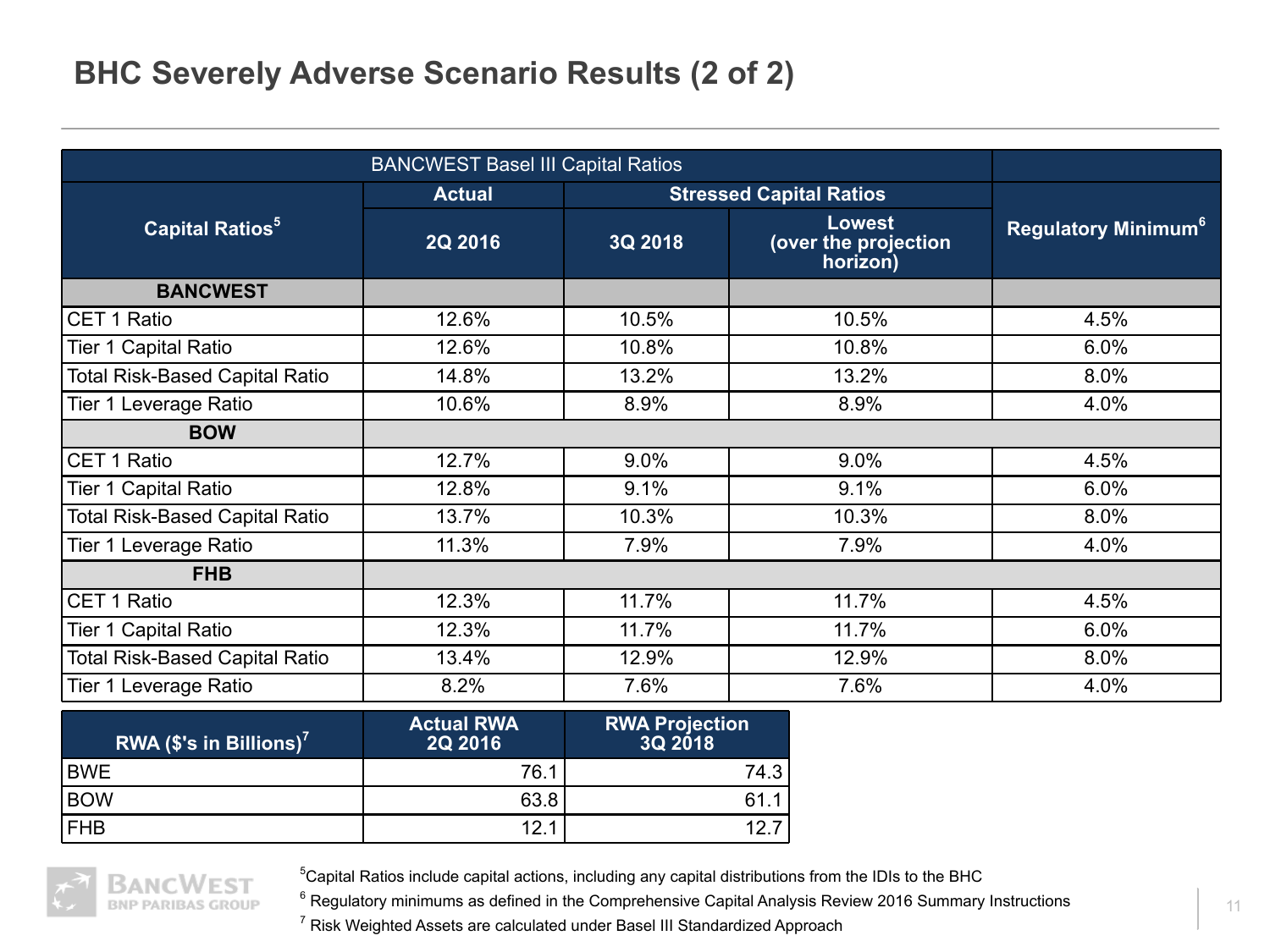## **Significant Drivers of Changes to the Projected Common Equity Tier 1 Capital Ratio under the BHC Severely Adverse Scenario for BancWest**



Note: Similar driver changes were noted in the capital walks for the IDIs

Note: Totals may not sum due to rounding